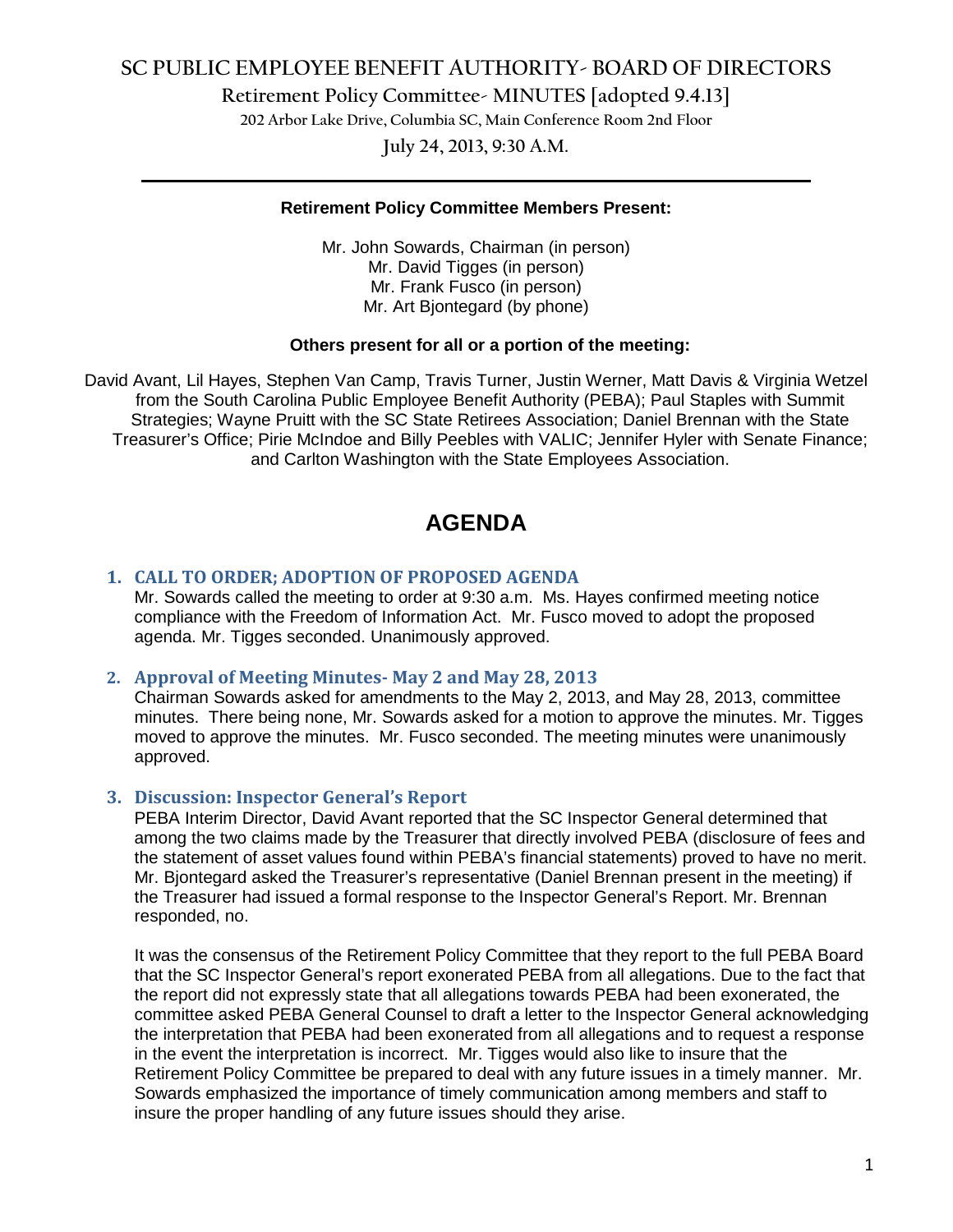## **SC PUBLIC EMPLOYEE BENEFIT AUTHORITY- BOARD OF DIRECTORS**

**Retirement Policy Committee- MINUTES [adopted 9.4.13]**

**202 Arbor Lake Drive, Columbia SC, Main Conference Room 2nd Floor**

## **July 24, 2013, 9:30 A.M. \_\_\_\_\_\_\_\_\_\_\_\_\_\_\_\_\_\_\_\_\_\_\_\_\_\_\_\_\_\_\_\_\_\_\_\_\_\_\_\_\_\_\_\_\_\_\_\_\_\_\_\_\_\_\_\_\_\_\_\_\_\_\_\_\_\_\_\_\_\_\_\_**

## **4. ORP: VALIC Funding Changes**

Chairman Sowards introduced Matt Davis (PEBA's Deferred Compensation liaison), Paul Staples (Summit Strategy Consultant), Pirie McIndoe and Billy Peebles (VALIC representatives).

Mr. Davis referred to Mr. Staples who provided a presentation on ORP VALIC funding changes to replace the actively managed funds with passively managed funds (in notebook materials).

Chairman Sowards questioned the advantages of going to a predominantly passive management of funds. Mr. Staples explained that passive management allows for the most economic management fees available which will differentiate VALIC from other vendors.

Mr. Bjontegard explained a negative aspect of passively managed funds is the fact that 100% of the funds are fully invested without an option for cash holding which would detract the funds during negative and bear markets. Mr. Staples agreed but explained that the average cash holding for an actively managed fund is 5 percent to 10 percent.

Mr Fusco had questions about the participant's election of funds and the default process should the participant not elect a fund during enrollment. He also requested clarification from Mr. Staples that Summit Strategies Consultants are in support of this transition. Mr. Staples agreed that passively managed funds have proven to be less costly long-term due to lower management fees. He also emphasized that participants can change to the three remaining vendors within the ORP program should they prefer actively managed funds. Mr. Sowards emphasized that Summit Strategy Consultants are co-fiduciaries with the PEBA Board.

Mr. Staples did explain that VALIC's revenue will remain constant at the contractually agreed upon 23 basis points rate.

Mr. Bjontegard expressed his concern that the new menu offers passive funds in less efficient asset classes (domestic small cap & emerging markets) where active managers have demonstrated the ability to add value. He was concerned that those already enrolled into their defaulted funds would not understand this negative aspect. Mr. Turner advised that many of the ORP participants are portable employees who have chosen the ORP Program based upon their investment knowledge and preferences.

Mr. Staples suggested that a communication and education campaign be created for participants currently participating in the VALIC program to insure a smooth transition from active to passively managed accounts.

Mr. Tigges questioned participant satisfaction. Mr. Staples advised that satisfaction surveys are rare due to lack of participation from the participants.

### **Action:**

Mr. Sowards asked for a motion to approve the ORP VALIC funding changes that are supported by co-fiduciaries, Summit Strategies and PEBA staff. Mr. Tigges moved to approve and Mr. Fusco seconded. ORP VALIC Funding changes were unanimously approved.